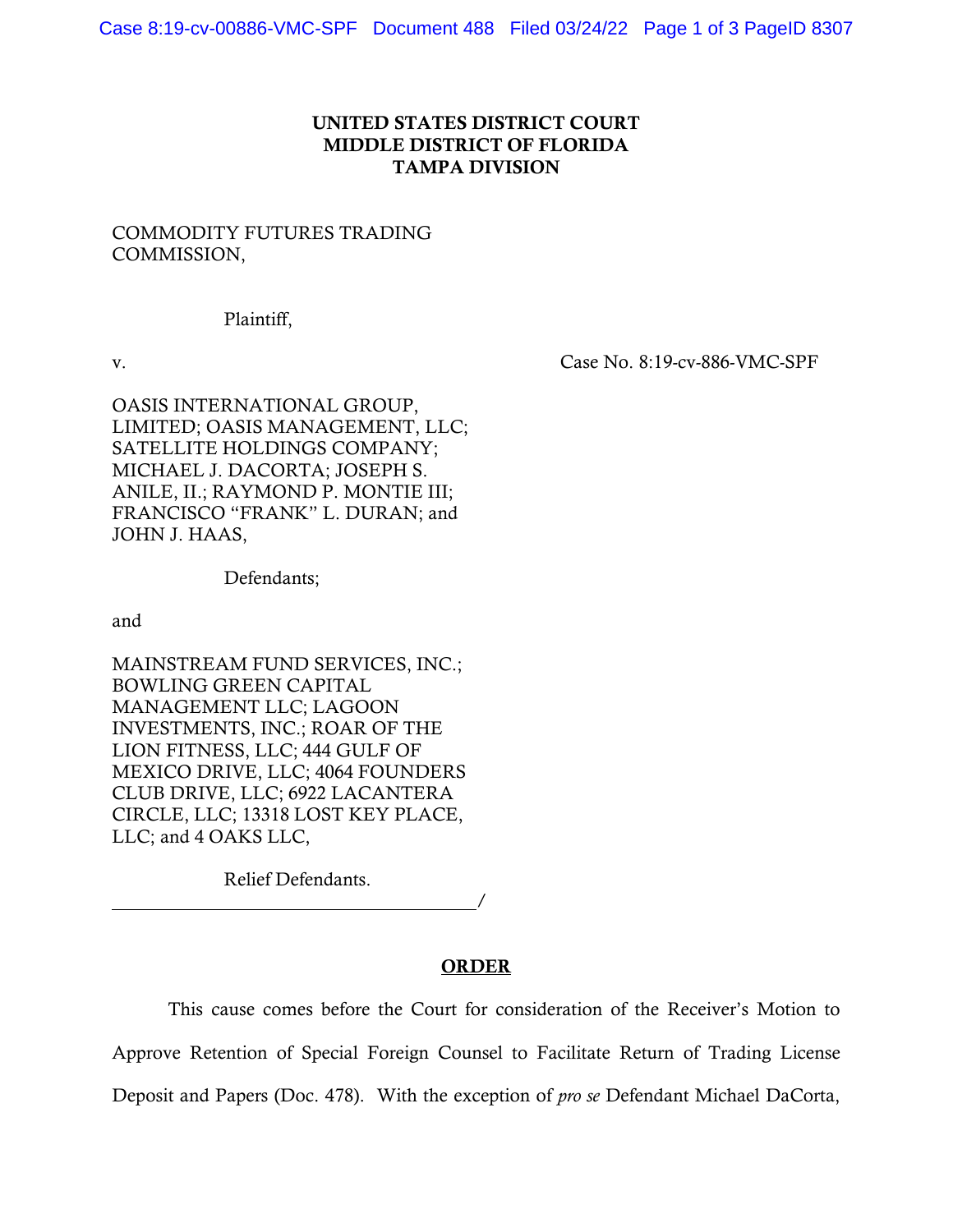none of the parties oppose the granting of the relief sought. DaCorta opposes the motion because: 1) the Commodity Futures Trading Commission ("CFTC") does not have statutory authority in the instant case; 2) absent jurisdiction sufficient to authorize the filing of the Complaint, without which the allegations and charged Counts are insupportable, and failing to establish the three prongs necessary to support standing, the CFTC failed to make a sufficient facial, much less factual case adequate to sustain this Court's jurisdiction; 3) the Complaint failed to present sufficiently factual allegations necessary to support a case or controversy "arising under the Constitution, laws, or treaties of the United States" and thus factually denied this Court jurisdiction under the requirements of 28 U.S.C. §1331; 4) the Complaint contains misrepresentations and false recitals of statutory definitions upon which all Counts against Defendants rest; 5) there is presently a pending motion to dismiss filed by DaCorta;<sup>[1](#page-1-0)</sup> 6) the CFTC's allegations being wholly insufficient to support its claimed statutory violations, the Court may properly review the motion to dismiss as a "factual attack," irrespective of the pleadings; 7) the continued employment of any expansion of authority for the Receiver depends upon the adjudication of the motion to dismiss; 8) the Plaintiff did not fulfill applicable statutory requirements pertaining to prejudgment appointment of receivers; 9) the Receiver's Behavioral Fact Pattern betrays unprincipled personal pecuniary motivations that are inconsistent with a receiver's fiduciary obligations pursuant to *Leedhom Mgmt. Grp., Inc. v. Perlmutter*; 10) the cited authority upon which the Complaint is explicitly based is without foundation in law; 11) the Receiver's temporary

<span id="page-1-0"></span><sup>1</sup> On March 7, 2022, the district judge entered an order finding that DaCorta's motion to dismiss violated the stay currently in place, and as a result, denied this motion without prejudice (Order, Doc. 481).